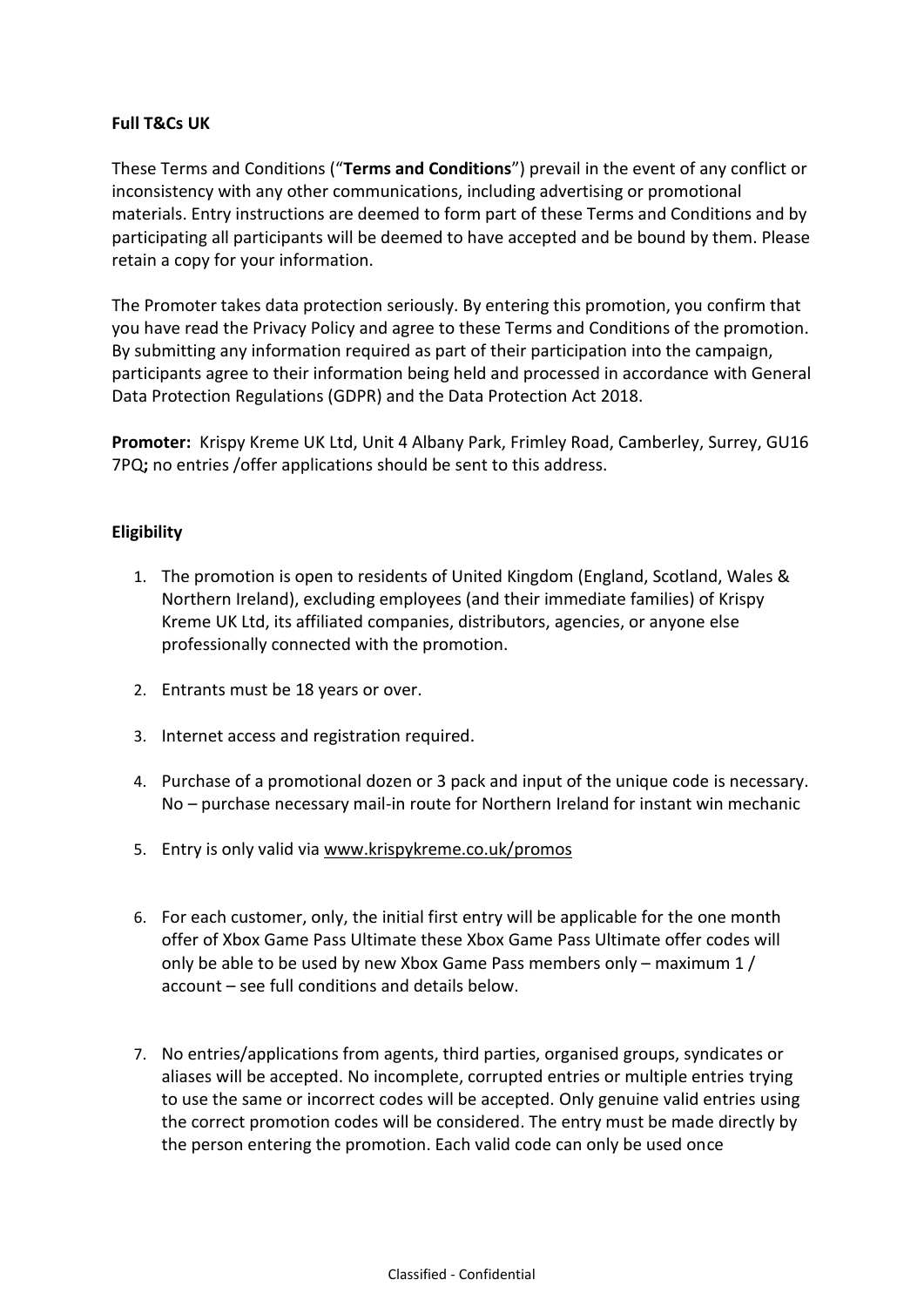8. Each entry to the promotion must have a new pack code as part of the entry requirements. Anyone trying to circumvent the rules stated in these Terms & Conditions by using alternative details will be disqualified from this promotion.

# **Promotional Period**

- 9. The main promotional period for a chance to instantly win a prize Xbox Series S console online and apply with the customer's first entry only for the promotional offer (New Xbox Game Pass members only) opens at 00:00 on 06.06.2022 and closes at 23:59 on 03.07.22.
- 10. There will also be a late entry period which will run between 00.00 on 04.07.22 to 23.59 on 31.08. 22.
- 11. Any entries and applications submitted outside these promotional dates will not be included in the main online promotion or the promotional offer or the late draw

# **How to Enter**

- 12. For your chance of winning and to obtain a one month of Xbox Game Pass Ultimate offer with your first entry/application these Xbox Game Pass Ultimate offer codes will only be able to be used by new Xbox Game Pass members only – maximum 1 / account – see full conditions and details below
	- purchase a Krispy Kremes Xbox promotional dozen or 3 pack, while stocks last.
	- retain the promotional dozen or 3 pack box with the unique code on for entry / claiming the offer.
	- Scan the QR code on-pack or visit [www.krispykreme.co.uk/](http://www.krispykreme.co.uk/)promos and enter your Full name, Email (which is personal and accessible throughout the promotion) and the 12 digit unique code on the special promotional dozen box found on the front of the promotional packaging under the front flap plus select country and store.

# Online Instant Win

- 13. Once the entry has been completed via the promotional website all valid entrants with all the various information will see immediately if, during the Promotional period, they are an online winner of an instant prize of one of the Xbox Series S consoles. If entrants are a winner they will receive a confirmation email which they need to keep and action the communication requested in the correspondence.
- 14. Only valid entry information will be accepted, and the Promoter reserves the right to disqualify and reject any inappropriate entries. All entry information is subject to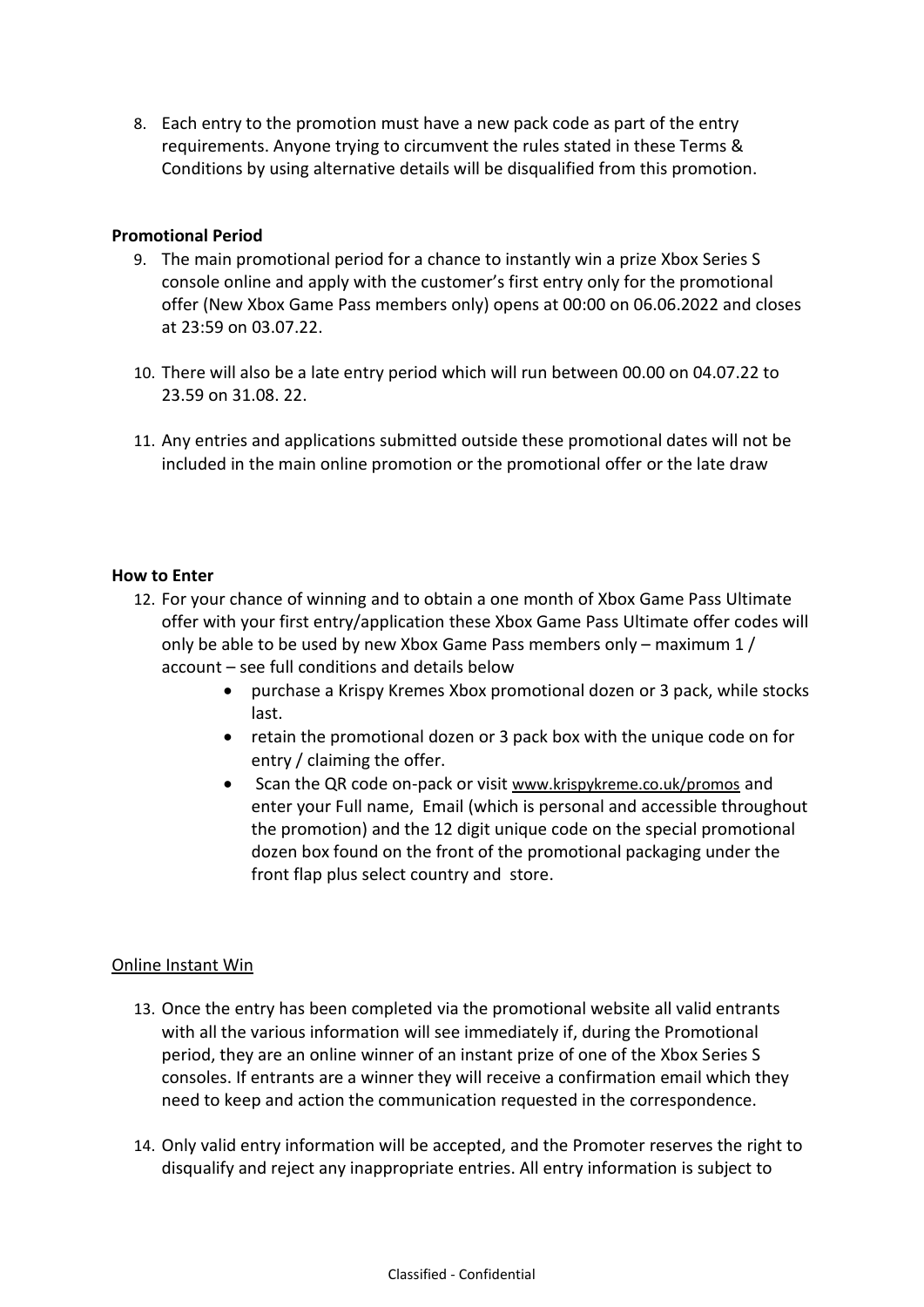verification and interrogation. Entry information may not be sold or exchanged.

- 15. In the event of suspicious activity, the Promoter reserves the right to request proof of purchase, gather information or obtain further evidence to confirm the legitimacy of the entry / win.
- 16. To enter without purchase in Northern Ireland only send your name, age, full postal address and email address to: helpdesk@krispykreme.co.uk Once the request has been verified, a promotional code will be provided via email, which can then be entered on the website in order to enter the promotion. Your NPN entry will be entered into the promotion with the same opportunity of winning as the purchase necessary route. NPN Winners ONLY will be subsequently contacted by email in the first instance with details of how to claim the prize. Only one entry per stamped, correctly mailed envelope. A maximum of 1 entry per person, per day. To ensure requests can be processed in time, No Purchase Necessary applications must be received by the Promoter no later than 5 days before the end of the promotion.

No Purchase Necessary winners will be subject to verification.

# Initial Xbox Game Pass Ultimate offer

17. For all customers initial entry only, once checked and verified, the Promoter will send a confirmation email to the claimant detailing the requirements for the Xbox Game Pass Ultimate one month claim offer . These Xbox Game Pass Ultimate offer codes will only be able to be used by new Xbox Game Pass members only – maximum 1 / account – see full conditions and details below

# Promotional packaging

18. Promotional codes can be found on the following promotional packs, subject to location, stock and availability, (especially in some outlets where there could be limited supply).

Retail Krispy Kreme stores and via click and collect: Choose Your Own Dozen Xbox promotional pack, Sharer Dozen promotional pack

- Grocery, services and leisure Krispy Kreme cabinets: Sharer Dozen Xbox promotional pack, 3 pack Xbox promotional pack
- Delivery via Just Eat, Deliveroo and Uber Eats: Choose Your Own Dozen Xbox promotional pack or Sharer Dozen Xbox promotional pack (location dependant)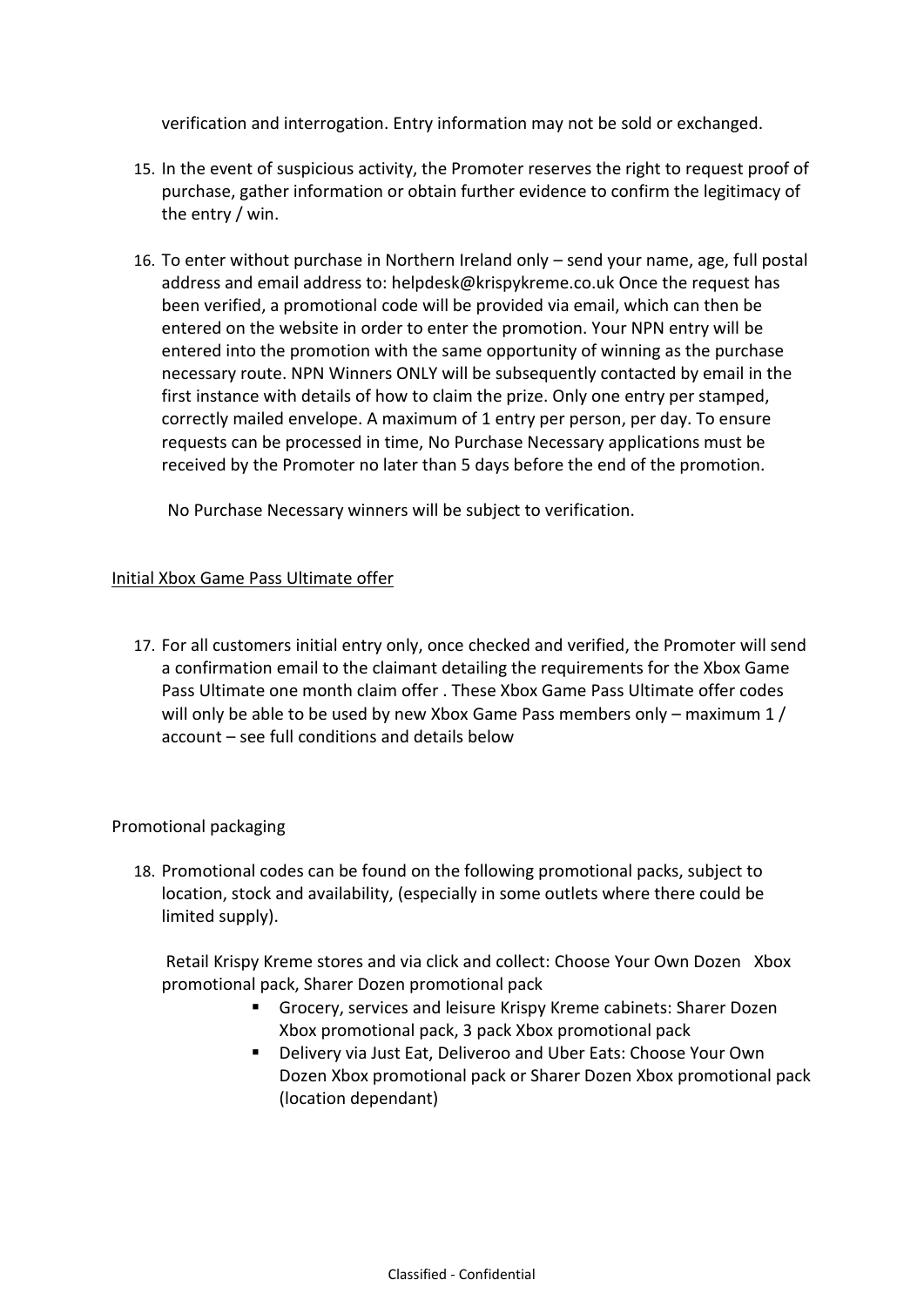### PRIZE & REWARD DETAILS

### **The Prize**

- 19. Xbox Series S console
- 110 prizes available for the UK

Next-gen performance in the smallest Xbox ever. The next generation of gaming brings our largest digital launch library yet to our smallest Xbox ever. With more dynamic worlds, faster load times, and the addition of Xbox Game Pass (sold separately), the all-digital Xbox Series S is the best value in gaming.

#### **REDEFINE SPEED**

The Xbox Velocity Architecture, powered by a custom SSD, works together with the innovative system on a chip (SOC) technology to provide gameplay up to 120FPS on our smallest console ever.

#### GO, GO, GO

**Faster load times.** Sip quick. Games load significantly faster with the custom SSD in the Xbox Series S.

**Change the game.** With Quick Resume, you can seamlessly switch between multiple different titles and resume instantly from where you left off.

#### **New generation console. New generation games.**

#### **Embark on new adventures the way they're meant to be experienced on the Xbox**

**Series S.**

### **TECH SPECS**

PROCESSOR

**CPU.** 8X Cores @ 3.6 GHz (3.4 GHz w/SMT) Custom Zen 2 CPU

**GPU.** 4 TFLOPS, 20 CUs @1.565 GHz Custom RDNA 2 GPU

**SOC Die Size.** 197.05 mm[2](https://www.xbox.com/en-GB/consoles/xbox-series-s#legal2)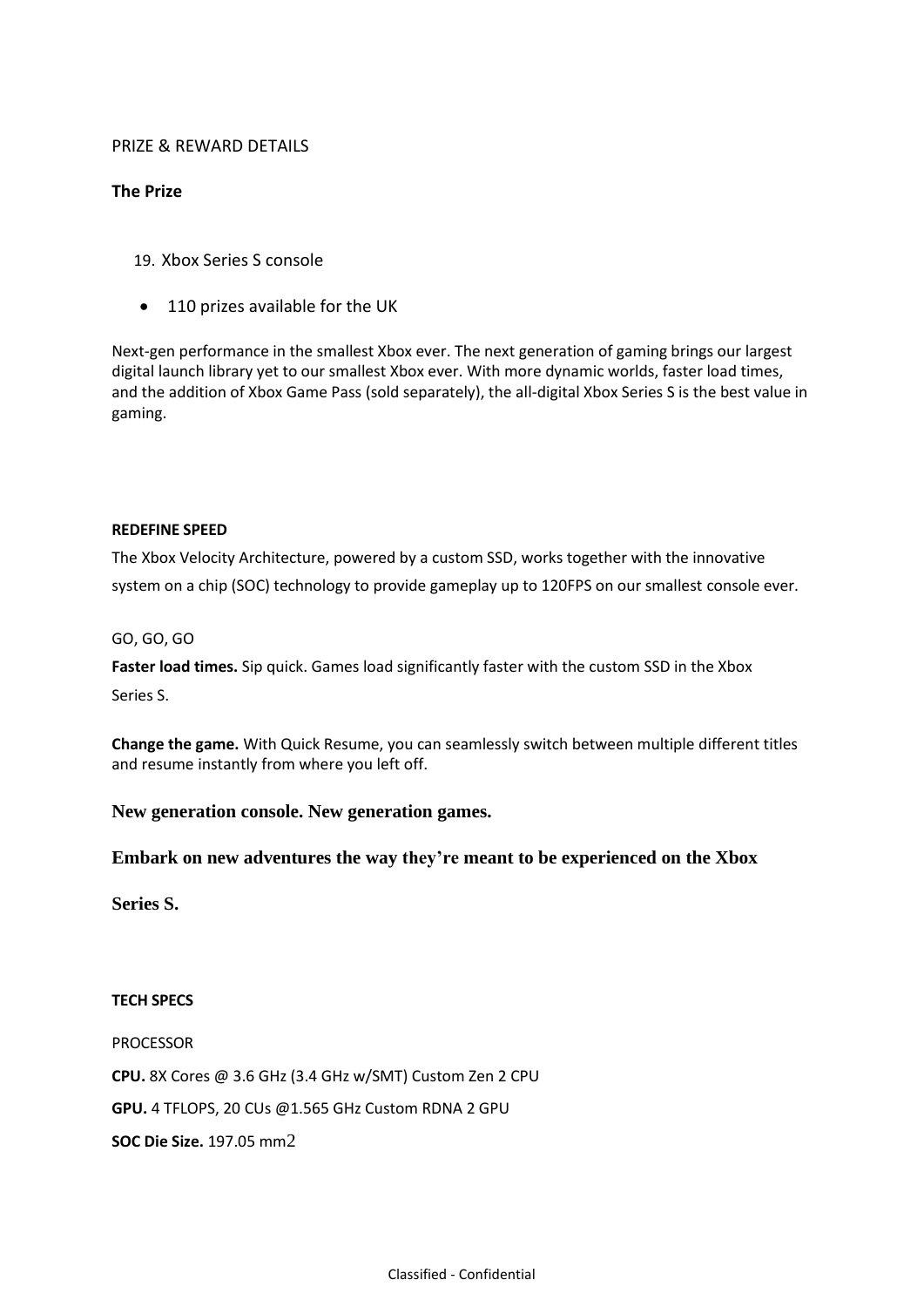MEMORY & STORAGE

**Memory.** 10GB GDDR6 128 bit-wide bus

**Memory Bandwidth.** 8GB @ 224 GB/s, 2GB @ 56 GB/s.

**Internal Storage.** 512GB Custom NVME SSD

**I/O Throughput.** 2.4 GB/s (Raw), 4.8 GB/s (Compressed, with custom hardware decompression block)

**Expandable Storage.** Support for 1TB Seagate Expansion Card for Xbox Series X|S matches internal storage exactly (sold separately). Support for USB 3.1 external HDD (sold separately).

VIDEO CAPABILITIES

**Gaming Resolution.** 1440p

**Performance Target.** Up to 120 FPS

**HDMI Features.** Auto Low Latency Mode. HDMI Variable Refresh Rate. AMD FreeSync.

SOUND CAPABILITIES

L-PCM, up to 7.1

Dolby Digital 5.1

DTS 5.1

Dolby TrueHD with Atmos

PORTS & CONNECTIVITY

**HDMI.** 1x HDMI 2.1 port

**USB.** 3x USB 3.1 Gen 1 ports

**Wireless.** 802.11ac dual band

**Ethernet.** 802.3 10/100/1000

**Accessories radio.** Dedicated dual band Xbox Wireless radio

20. Prizes are strictly non-transferable and must not be sold, auctioned nor advertised for sale whether on the internet, in newspapers or elsewhere. Any person found in breach of this term will be disqualified from participating. No cash alternatives or other alternative prize will be available in whole or in part, except in the event of circumstances outside the reasonable control of the Promoter, whereby the Promoter reserves the right to substitute the prizes with prizes of equal or greater value. The prize will only be awarded directly to the Winner.

The reward offer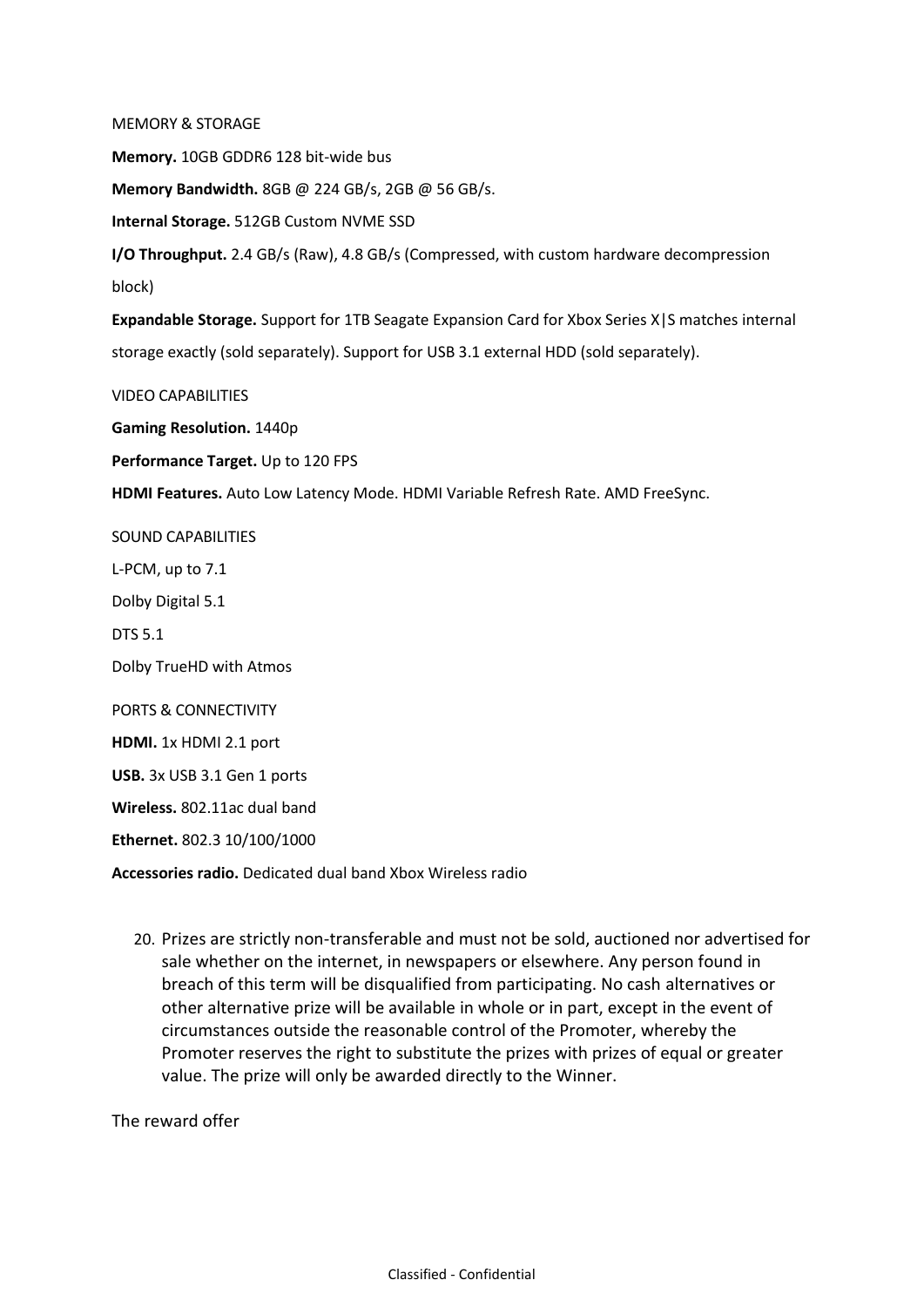# 21. One month of Xbox Game Pass Ultimate (sign up / account required)

Xbox Game Pass Ultimate 1 month. Play over 100 high-quality games with friends on console, PC and on Phone and Tablets for one low mothly price\*

Xbox Game Pass Ultimate Terms;

**Redeem the code that will be emailed to you before the end of the promotion at microsoft.com/redeem by the end of July 2022 \*Valid for new Xbox Game Pass members only**. Credit card required. Unless you cancel, you will be charged the thencurrent regular membership rate when the promotional period ends. Terms, exclusions, and streaming limits apply. After term, active membership required to play games and online multiplayer. Game catalog varies over time, region, and by device. DLC sold separately; if a game is removed from catalog or your membership ends, you will need to purchase the game separately to use your DLC. All conversions to Ultimate are final. Details and system requirements at [www.xbox.com/gamepass.](http://www.xbox.com/gamepass) Limit: 1 per Microsoft account.

Includes Xbox Game Pass (for Console/PC) and Xbox Live Gold. Play on: Xbox Series X|S, Xbox One, Windows 10, & on Android (cloud gaming). **Requires:** Download(s), system apps, significant storage, broadband (fees may apply), and Microsoft account (microsoft.com/msa). Windows 10 requires latest OS updates; excludes S Mode and ARM. Cloud gaming in supported regions requires compatible device, games and controller. **Terms:** Games in catalog, features and service will vary over time, by region/platform, and may be retired. If a game is removed from catalog, purchased ingame content requires separate game purchase. Check your game to see if Xbox Live Gold is required. Except as required by law, codes are nonrefundable. xbox.com/gamepass ©/™/® 2022 Microsoft.

One Microsoft Way Redmond, WA 98052-6399, USA

Promotional: Not for individual resale.

# **Codes**

- 22. Only valid promotional codes from the Xbox promotional dozen or 3 pack promotional boxes will be accepted. All promotional codes and entries are subject to verification. Xbox promotional codes have no cash value and may not be sold or exchanged. Other manufacturer's information, references or printing errors do not constitute codes.
- 23. The Promoter does not assume any responsibility for promotional codes damaged or defaced in the way the product packaging is opened. If a consumer cannot read their promotional code due to a genuine printing error or If you are unable to read your code or it is incomplete, please call the consumer helpline: Consumer helpline: 01276 601170 and press option 1 (Monday – Friday, 8am – 5pm, Saturday and Sunday 9am – 3pm) or email [helpdesk@krispykreme.co.uk](mailto:helpdesk@krispykreme.co.uk) where your request will be logged and reviewed pending a replacement code being sent if valid.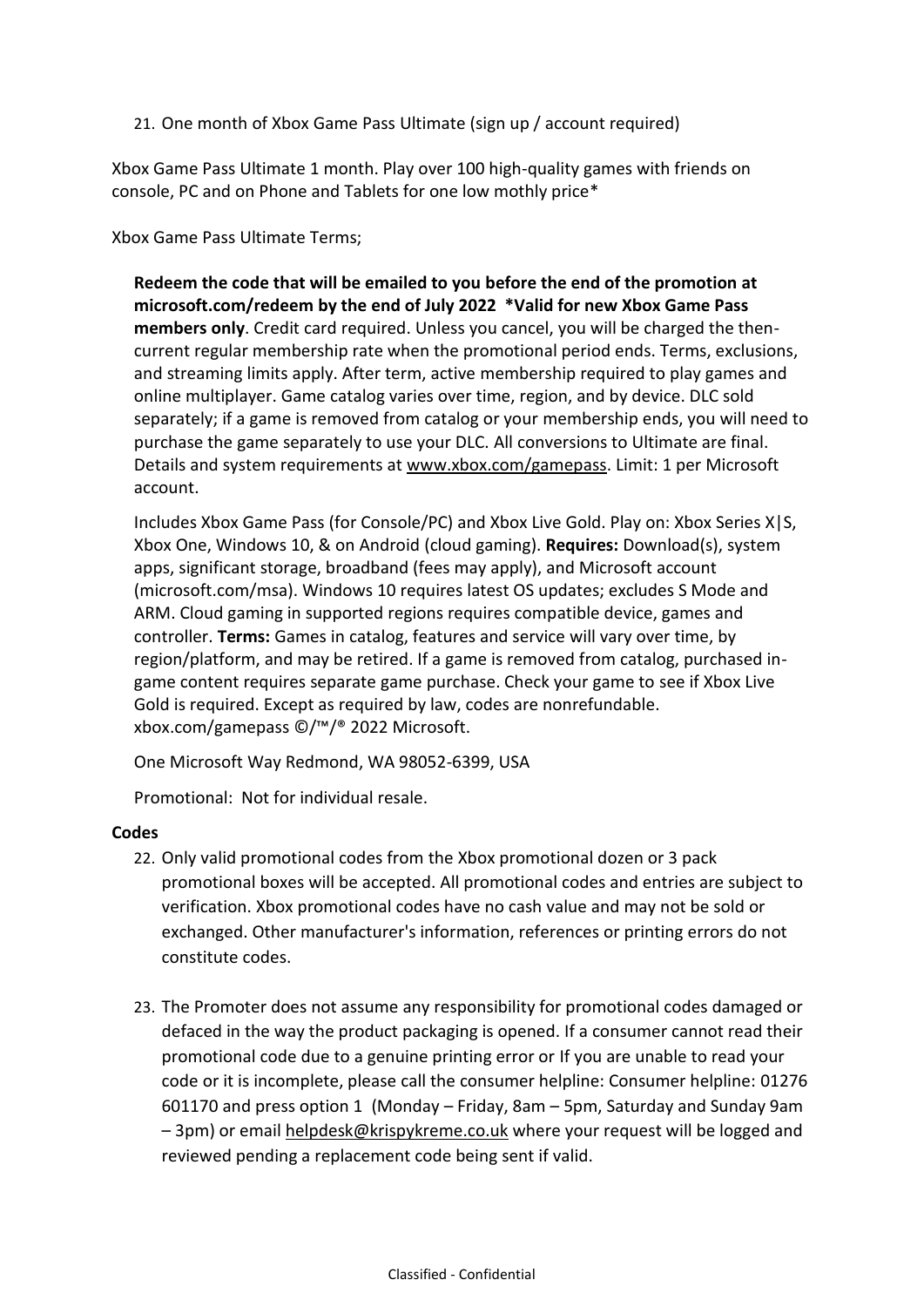- 24. After 23:59 on 03.07.22 all unredeemed codes will be invalid for entry into the Promotion as the Promotional period will have ended.
- 25. All promotional codes are unique, and each valid code can only be entered and redeemed once. Once entered and redeemed, codes will be rendered void for further entry attempts. Any attempt to enter a code more than once will disqualify entry and any potential prize award or offer will be forfeited.

# **Winner selection, notification and offer claim details**

- 26. **Online Instant Winners -** During the promotion, online instant win prizes are randomly allocated and linked to open 'winning moments' that have been randomly pre-selected by a secure independently verified computer programme. There are 110 winning moments available throughout the promotion. The first person to enter a unique promotional code at the same time or be the first after any allocated winning moment will have been deemed to have won. All allocated prizes are available to be won but may not be won if not all the winning moments are matched.
- 27. The winning moments are available to be won throughout the entire Promotional period. There will be no fixed number of instant wins each day or week. Prizes will roll over from day to day and week to week, until the end of the promotion and thus are available to be won at any point throughout.
- 28. There will be a total of 140 UK winners over the Promotional period.
- 29. Instant win winners will be notified online immediately after entry and told to keep an eye on their inbox where they will be sent a confirmation email within 14 working days (using the email address submitted upon entry) to confirm their win (subject to verification).
- 30. The confirmation email will reiterate them receiving their on-screen notification and winners will be asked to provide additional information which includes their full address and proof of ID via a secure link within 14 days to start the verification process. Once verified they will receive a confirmation email informing them that their prize will be with them as soon as is practical, which is likely to be within 28 days of the confirmation of claim. It is the responsibility of entrants to check junk/spam folders to ensure they are in receipt of any communications.
- 31. The Promoter will make reasonable efforts to contact the winners and then after successful contact, to receive information to allow fulfilment of the claim and to arrange the prize dispatch. Regular reminder emails (up to 3) will be sent out to winners until they either redeem their prize in full or the Promoter forfeits the prize. Inaccurate information may result in the prize being forfeited. If a winner has not responded to notifications after 14 working days or if a selected winner is ineligible, otherwise in breach of these Terms and Conditions, or unable to take up the prize for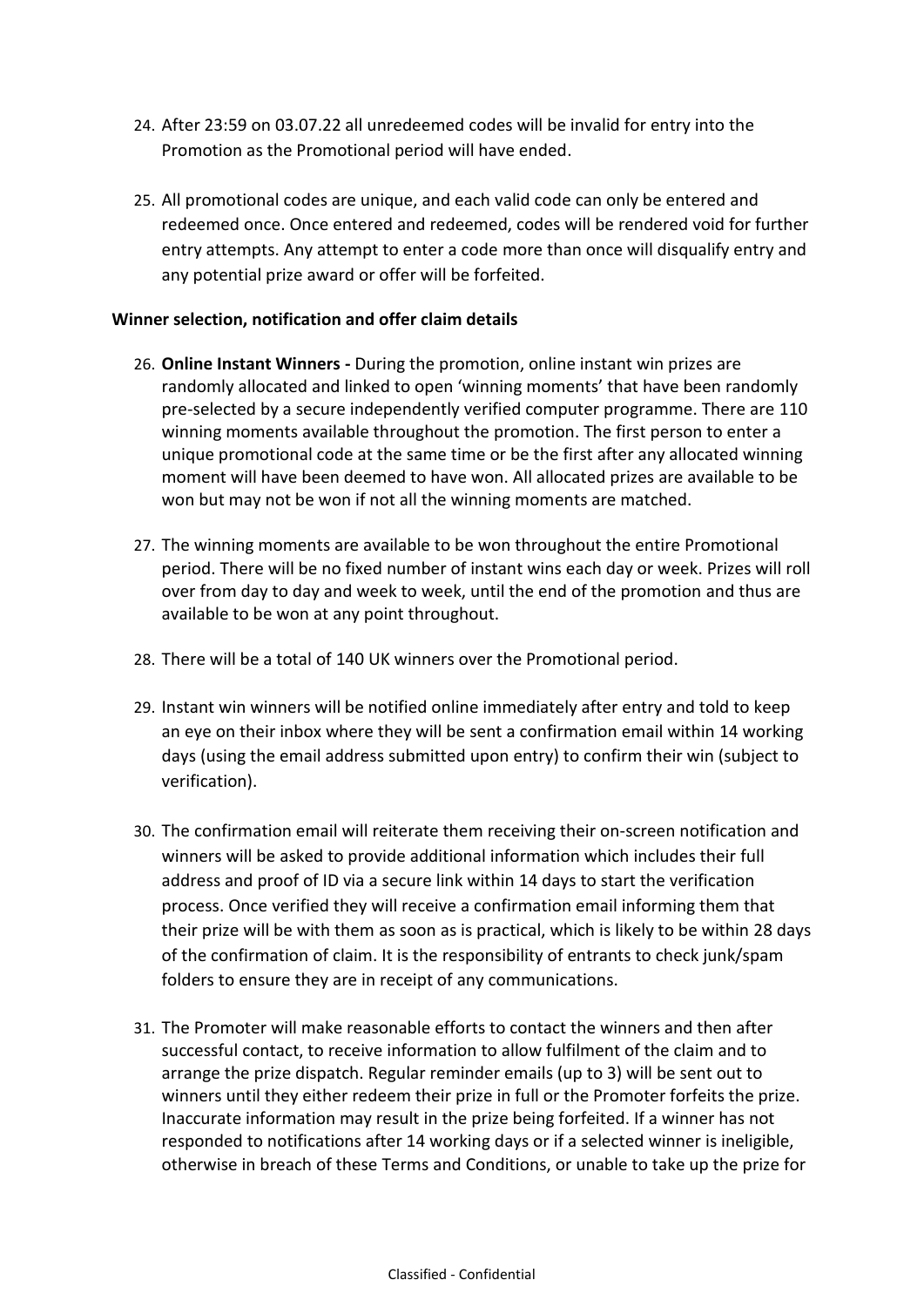any other reason, the Promoter reserves the right to withdraw the prize and to forfeit this origin win to them. Winners should retain their notification email message until their win has been verified.

- 32. The Xbox Series S consoles will be fulfilled via secure tracked courier delivery. Prizes will be dispatched as soon as is practical and ideally within 28 working days of the confirmation of each winner's additional information, including postal address and any other information required. Once all the administration details are confirmed, and / or if circumstances change the Promoter will endeavour to keep the winners informed of dispatch details
- 33. **One month Xbox Game Pass Ultimate offer.** Participants will, with their first entry into the promotion, receive an offer for one month of Xbox Game Pass Ultimate. This will be emailed to the email address they supplied on entry. These Xbox Game Pass Ultimate offer codes will only be able to be used by new Xbox Game Pass members only – maximum 1 / account – see full conditions and details
- 34. Digital codes for one month of Xbox Game Pass Ultimate will be emailed to winners within 14 working days and must be redeemed by the end July 2022
- 35. The Promoter accepts no responsibility for failed delivery due to provision of incorrect contact details. Any prize or offer that is returned undelivered/ rejected will be assumed unwanted.

# **General Information**

- 36. The Promoter reserves the right to verify all entries, winners and applications and to refuse to award a prize or the offer, withdraw prize entitlement or the offer and/or refuse further participation in the promotion and disqualify the participant where there are reasonable grounds to believe there has been a breach of these Terms and Conditions or any instructions forming part of this promotions entry requirements, offer conditions or otherwise where a participant/applicant has gained unfair advantage in participating in the promotion, the offer or won using fraudulent means.
- 37. Subject to the Promoters Privacy Policy a list of winners' surnames and their counties will be available by posting your request to FAO Marketing, Krispy Kreme UK Ltd, Unit 4 Albany Park, Frimley Road, Camberley, Surrey, GU16 7PQ within 3 months of the promotion closing. The promoter reserves the right to refuse any or all such requests. Should a winner object to their information being made available, they should contact the Promoter by emailing helpdesk@krispykreme.co.uk. The promoter may nevertheless disclose the information to the relevant Advertising Standards Authority if required to do so.
- 38. Proof of entry/applying is not proof of purchase. Responsibility cannot be accepted for entries or applications that are lost, damaged or delayed, nor any associated costs to entrants.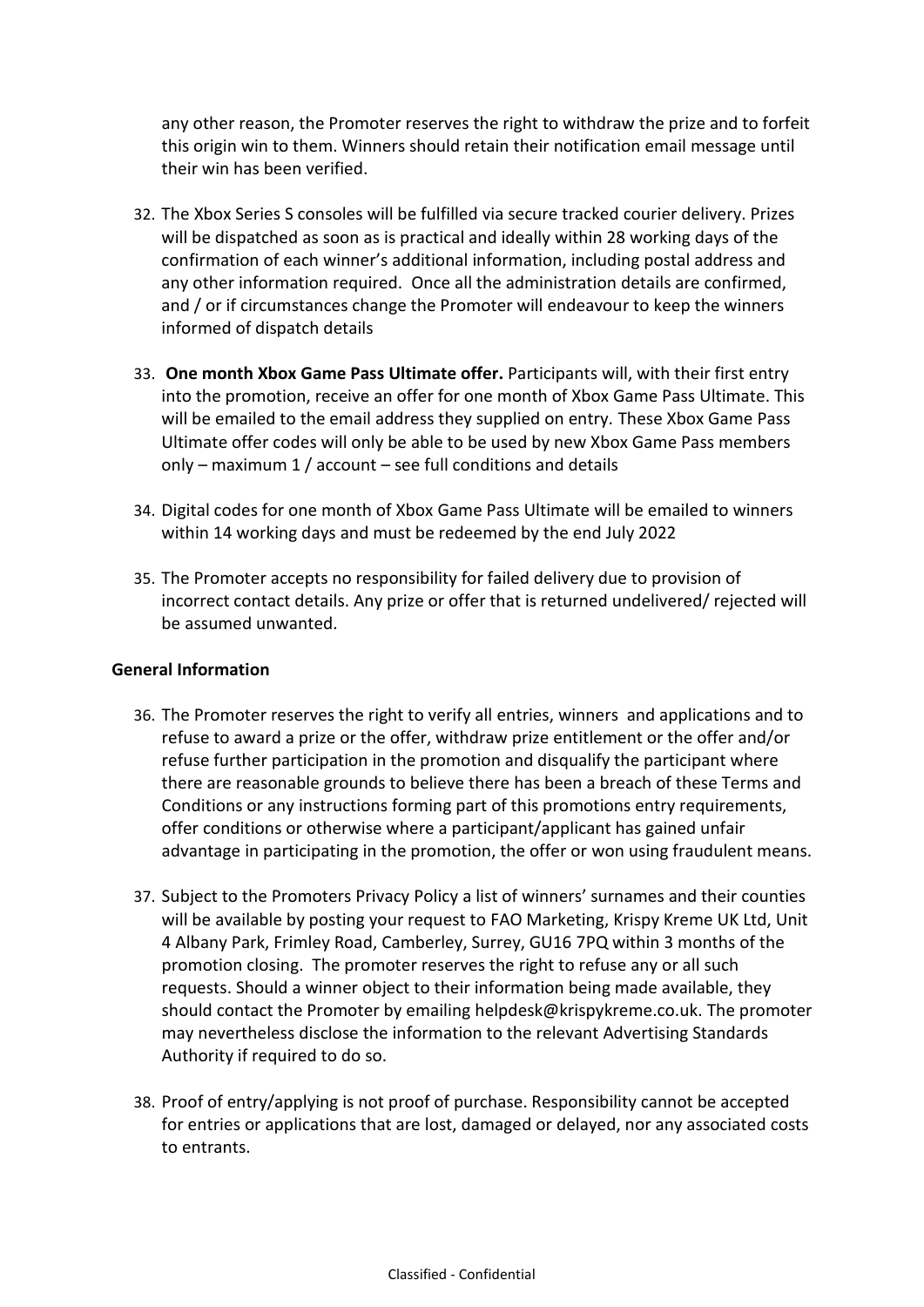- 39. Winners of the prizes may be required if they consent to take part in reasonable publicity relating to this promotion without further remuneration.
- 40. All applicants and entrants are required to provide one genuine email address that is personal, valid and accessible throughout the promotional offer period and the specific proofs of purchase as requested. In the event that the specified information is not provided or is incorrect, the offer claim or entry will be considered incomplete and therefore invalid.
- 41. The Promoter's decision is final in all matters pertaining to the promotion.
- 42. In the event of circumstances outside the reasonable control of the Promoter, or otherwise where fraud, abuse, and/or an error (human or computer) affects or could affect the proper operation of this promotion or the awarding of prizes or the offer, and only where circumstances make this unavoidable, the Promoter reserves the right to cancel or amend the promotion or these Terms and Conditions, at any stage, but will always endeavour to minimize the effect to participants in order to avoid undue disappointment.
- 43. The Promoter and its associated agencies and companies will not be liable for any loss (including, without limitation, indirect, special or consequential loss or loss of profits), expense or damage which is suffered or sustained (whether or not arising from any person's negligence) in connection with this promotion or accepting or using the prize/gift, except for any liability which cannot be excluded by law (including personal injury, death and fraud) in which case that liability is limited to the minimum allowable by law.
- 44. The Promoter may at its absolute discretion disqualify any participant found to be tampering with the entry or application process or operation of the website or to be acting in any manner disruptive to the promotion.
- 45. Sometimes, through reasons outside of the Promoters control, the website (as with any website) may not be accessible. The Promoter cannot guarantee continuous, uninterrupted access to the website. No responsibility will be accepted for any difficulties in entering, claiming or any entries/claims delayed or corrupted. The Promoter will have no liability for any loss arising out of such an event.
- 46. Limitations of liability: insofar as permitted by law, neither the Promoter nor the promotional parties assume any responsibility or liability for:

1.1. Any incorrect or inaccurate code entry, or for any faulty, incorrect, errors or failed electronic data transmissions;

1.2. Any unauthorised access to, or theft, destruction or alteration of codes at any point in the operation of this promotion;

1.3. Communications line failure, regardless of cause, with regard to any equipment, systems, networks, lines, satellites, servers, computers or providers utilised in any aspect of this promotion;